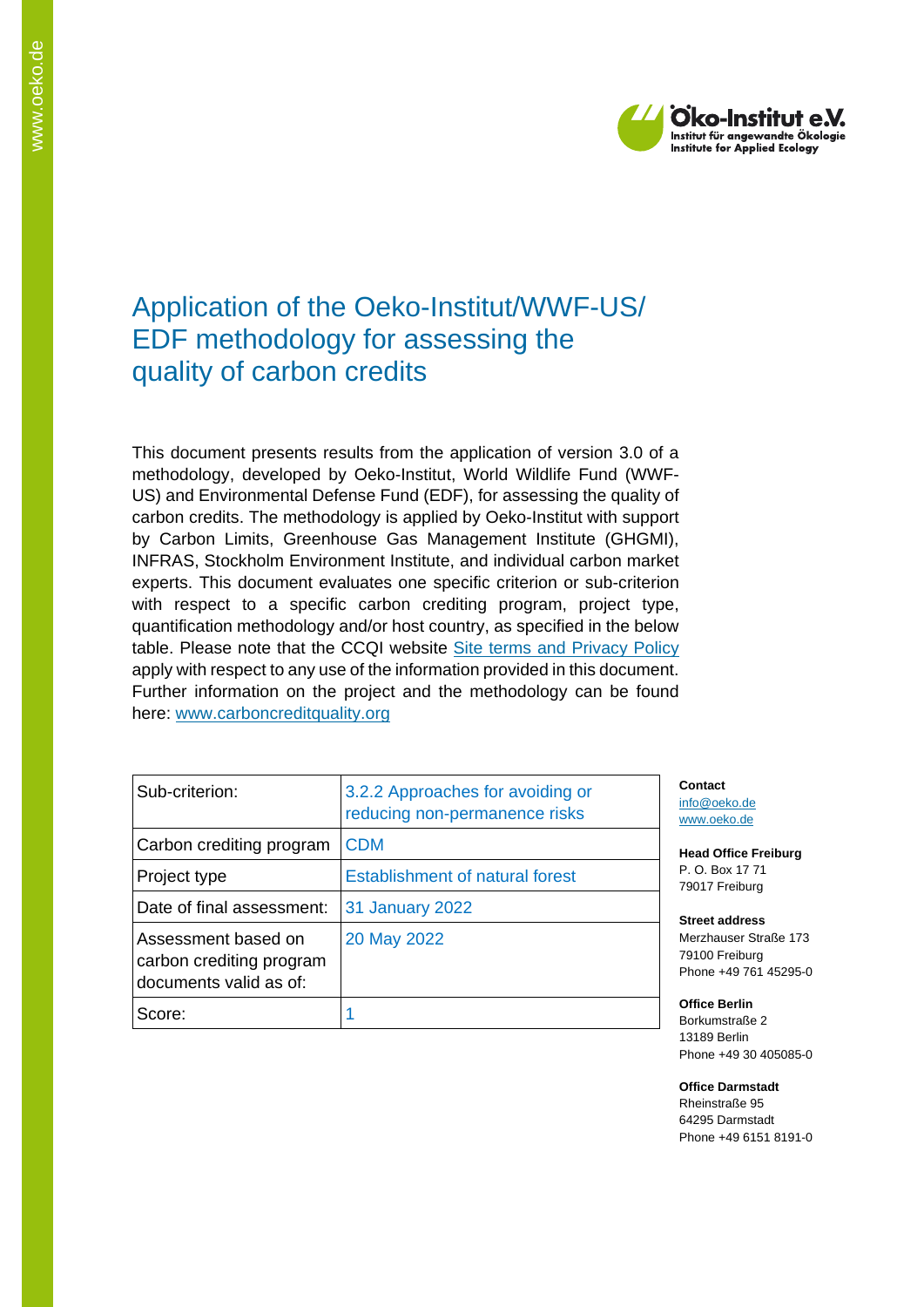# **Assessment**

# **Indicator 3.2.2.1**

# **Relevant scoring methodology provisions**

"The program requires a risk assessment of the specific project."

# **Information sources considered**

- 1 UNFCCC Decision 5/CMP.1: Modalities and procedures for afforestation and reforestation project activities under the clean development mechanism in the first commitment period of the Kyoto Protocol, available at<https://unfccc.int/documents/4252>
- 2 CDM project standard for project activities, Version 03.0, CDM-EB93-A04-STAN, available at <https://cdm.unfccc.int/Reference/Standards/index.html>

# **Relevant carbon crediting program provisions**

-

#### **Assessment outcome**

No (0 points).

# **Justification of assessment**

The CDM does not require a risk assessment.

# **Indicator 3.2.2.2**

# **Relevant scoring methodology provisions**

"The risk assessment follows a pre-defined and thorough methodology, taking into account the likelihood and significance of non-permanence risks, the measures taken by project owners to manage these risks and their capacity to do so."

#### **Information sources considered**

- 1 UNFCCC Decision 5/CMP.1: Modalities and procedures for afforestation and reforestation project activities under the clean development mechanism in the first commitment period of the Kyoto Protocol,<https://unfccc.int/documents/4252>
- 2 CDM project standard for project activities, Version 03.0, CDM-EB93-A04-STAN, available at <https://cdm.unfccc.int/Reference/Standards/index.html>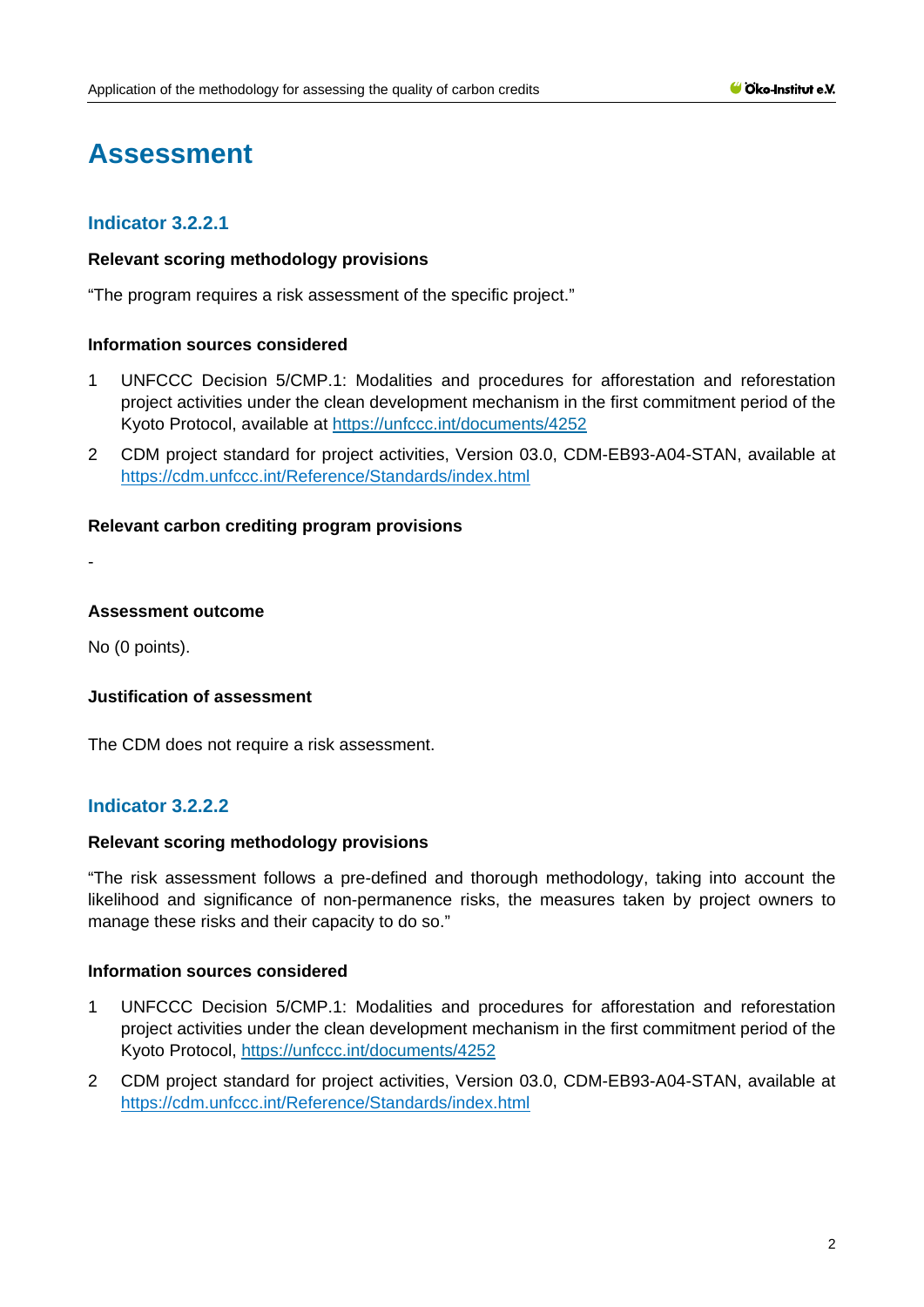# **Relevant carbon crediting program provisions**

# **Assessment outcome**

No (0 points).

-

# **Justification of assessment**

The CDM does not require a risk assessment.

# **Indicator 3.2.2.3**

# **Relevant scoring methodology provisions**

**"**The application of the risk assessment is validated by validation and verification entities."

# **Information sources considered**

- 1 UNFCCC Decision 5/CMP.1: Modalities and procedures for afforestation and reforestation project activities under the clean development mechanism in the first commitment period of the Kyoto Protocol,<https://unfccc.int/documents/4252>
- 2 CDM project standard for project activities, Version 03.0, CDM-EB93-A04-STAN, available at <https://cdm.unfccc.int/Reference/Standards/index.html>

#### **Relevant carbon crediting program provisions**

-

# **Assessment outcome**

No (0 points).

# **Justification of assessment**

The CDM does not require a risk assessment.

# **Indicator 3.2.2.4**

# **Relevant scoring methodology provisions**

"The risk assessment is used to exclude from eligibility projects with a significant unaddressed reversal risk."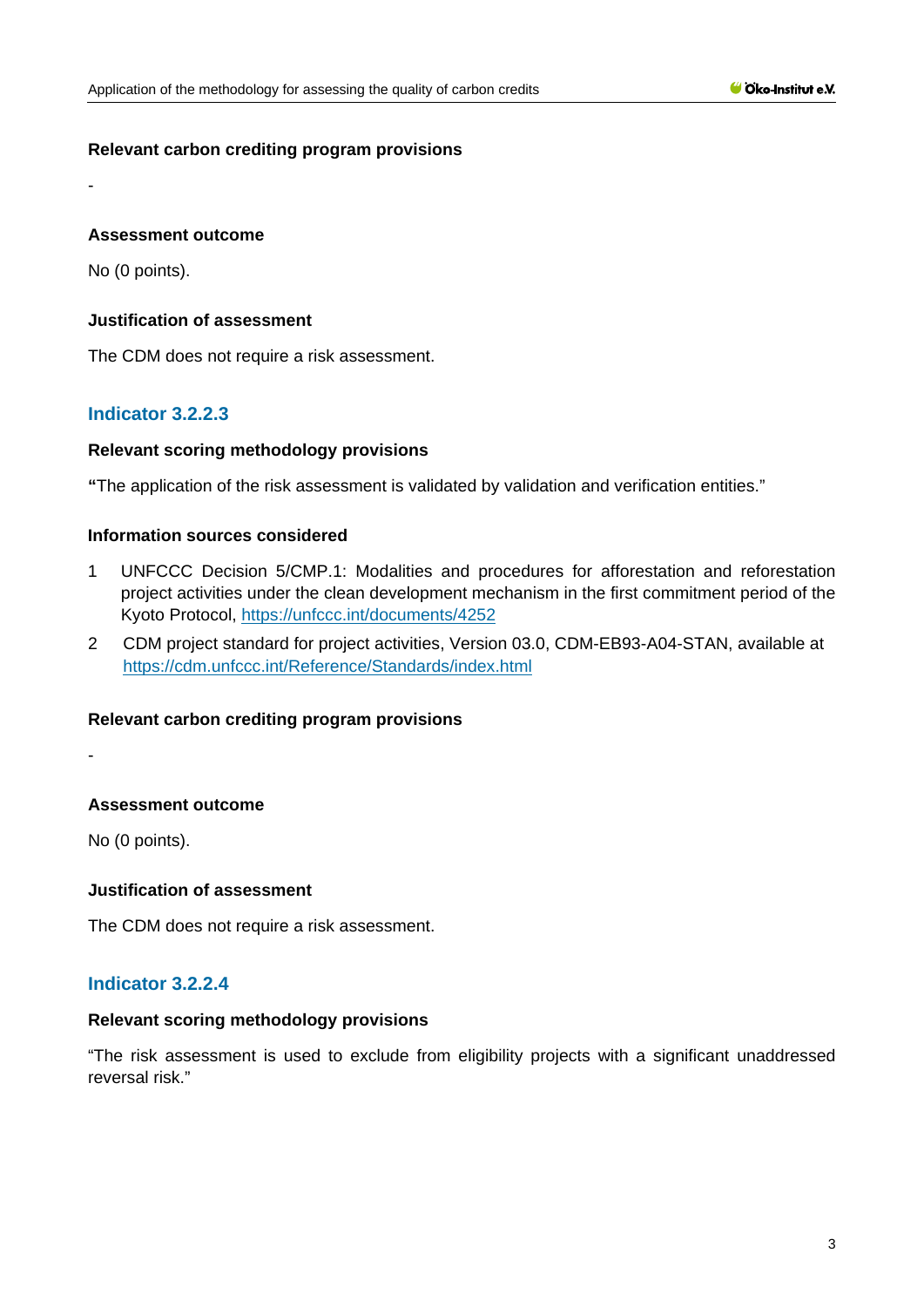# **Information sources considered**

- 1 UNFCCC Decision 5/CMP.1: Modalities and procedures for afforestation and reforestation project activities under the clean development mechanism in the first commitment period of the Kyoto Protocol, available at<https://unfccc.int/documents/4252>
- 2 CDM project standard for project activities, Version 03.0, CDM-EB93-A04-STAN, available at <https://cdm.unfccc.int/Reference/Standards/index.html>

# **Relevant carbon crediting program provisions**

-

#### **Assessment outcome**

No (0 points).

# **Justification of assessment**

The CDM does not require a risk assessment.

# **Indicator 3.2.2.5**

# **Relevant scoring methodology provisions**

"The program requires project owners to update the risk assessment in case of reversals."

#### **Information sources considered**

- 1 UNFCCC Decision 5/CMP.1: Modalities and procedures for afforestation and reforestation project activities under the clean development mechanism in the first commitment period of the Kyoto Protocol, available at<https://unfccc.int/documents/4252>
- 2 CDM project standard for project activities, Version 03.0, CDM-EB93-A04-STAN, available at <https://cdm.unfccc.int/Reference/Standards/index.html>

# **Relevant carbon crediting program provisions**

-

# **Assessment outcome**

No (0 points).

#### **Justification of assessment**

The CDM does not require a risk assessment.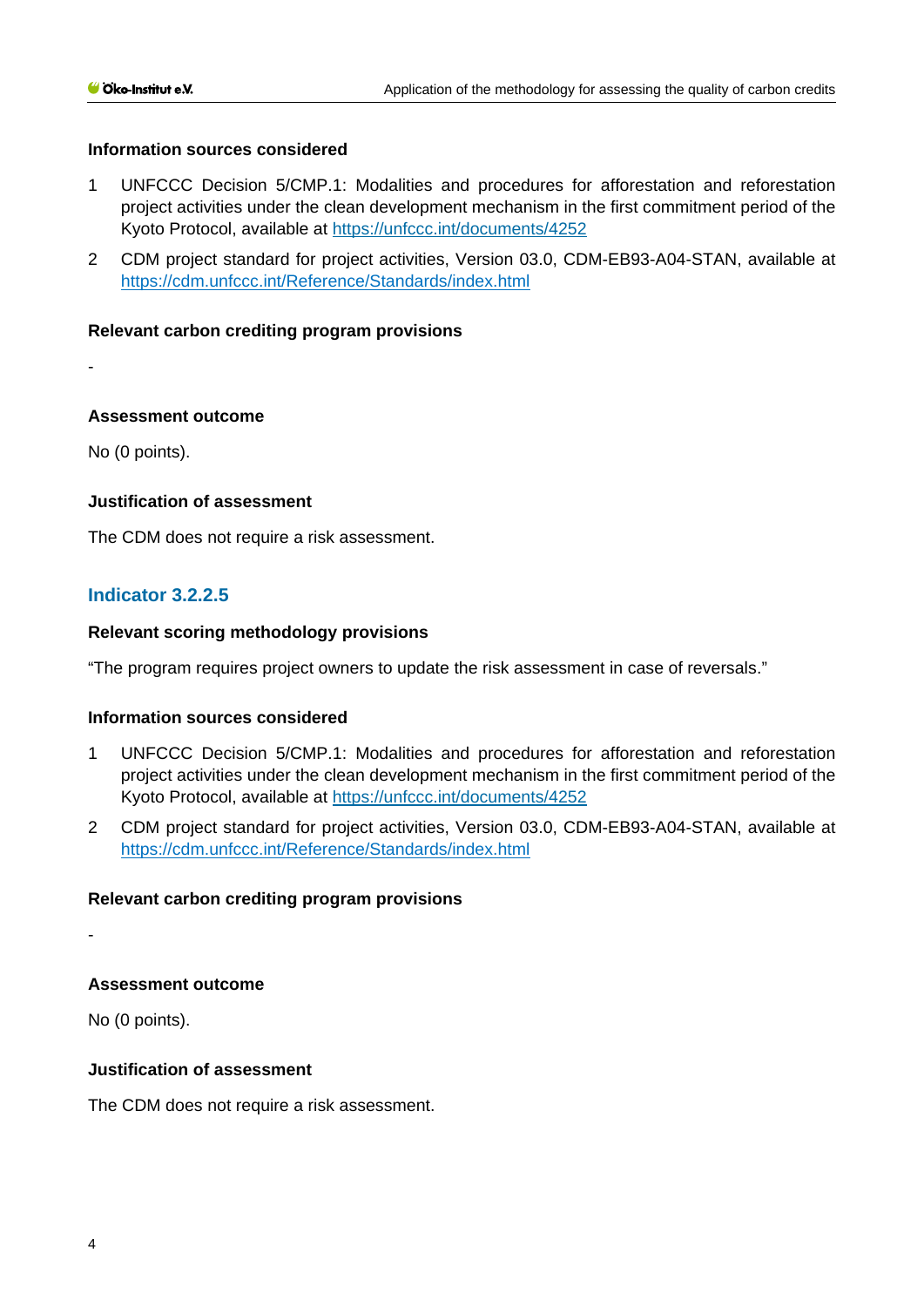# **Indicator 3.2.2.6**

# **Relevant scoring methodology provisions**

"The program requires project owners to have legal titles to the land and/or relevant carbon reservoirs on the land (e.g., timber rights), or legally binding agreements require the project owner's consent to undertake any measures that may lead to intentional reversals"

# **Information sources considered**

- 1 UNFCCC Decision 5/CMP.1: Modalities and procedures for afforestation and reforestation project activities under the clean development mechanism in the first commitment period of the Kyoto Protocol, available at<https://unfccc.int/documents/4252>
- 2 CDM project standard for project activities, Version 03.0, CDM-EB93-A04-STAN, available at <https://cdm.unfccc.int/Reference/Standards/index.html>

# **Relevant carbon crediting program provisions**

-

# **Assessment outcome**

No (0 Points).

# **Justification of assessment**

The program does not require project owners to have land titles or legally binding agreements with landowners or other similar measures.

# **Indicator 3.2.2.7**

#### **Relevant scoring methodology provisions**

"The program requires the use of legal covenants or agreements (e.g., conservation easements, trusteeships) that restrict or prevent land management practices that would result in reversals (whether by the project owners or other parties).

OR

The program does not require that the above measures are in place but their existence leads to a lower specific risk assessment."

#### **Information sources considered**

- 1 UNFCCC Decision 5/CMP.1: Modalities and procedures for afforestation and reforestation project activities under the clean development mechanism in the first commitment period of the Kyoto Protocol, available at<https://unfccc.int/documents/4252>
- 2 CDM project standard for project activities, Version 03.0, CDM-EB93-A04-STAN, available at <https://cdm.unfccc.int/Reference/Standards/index.html>